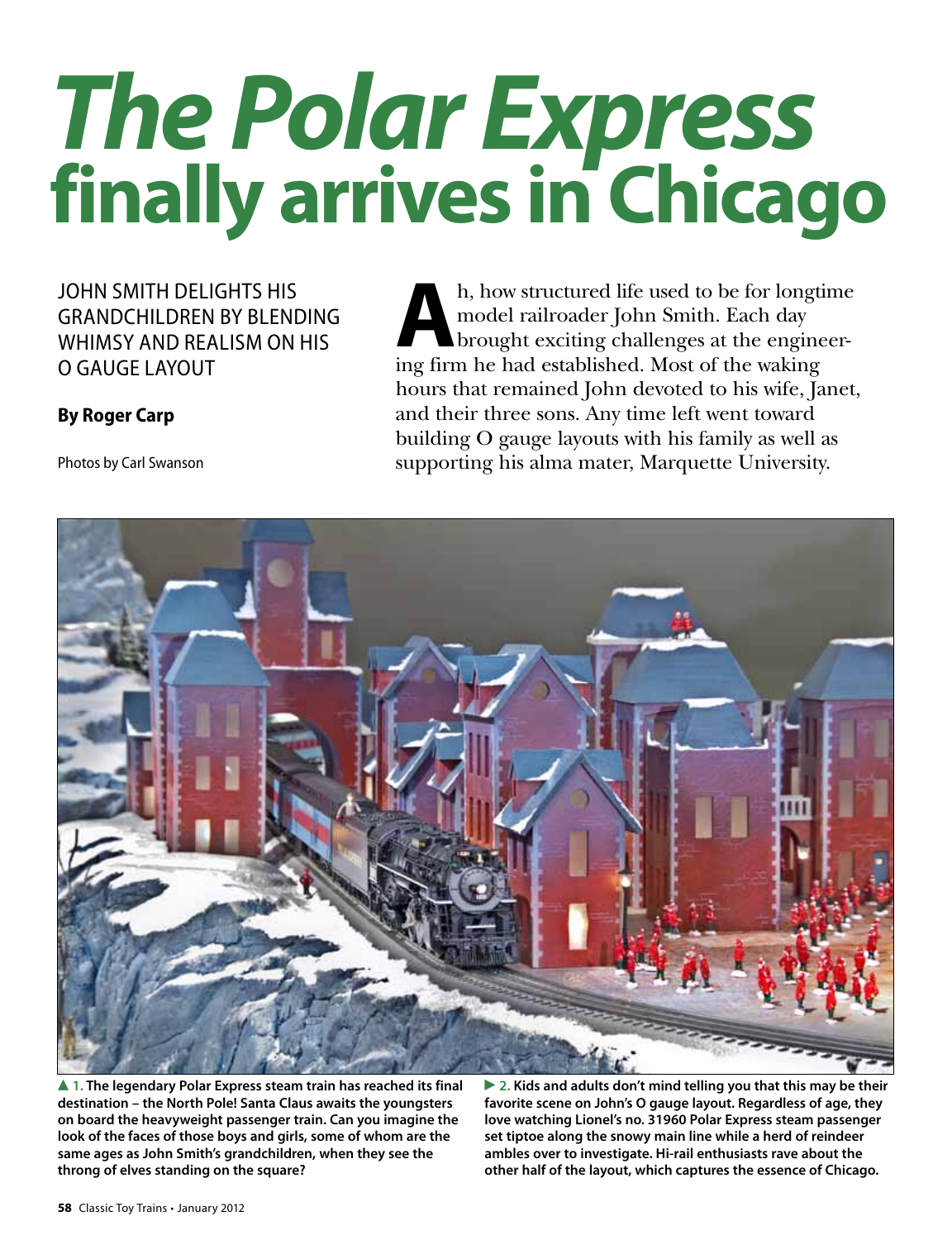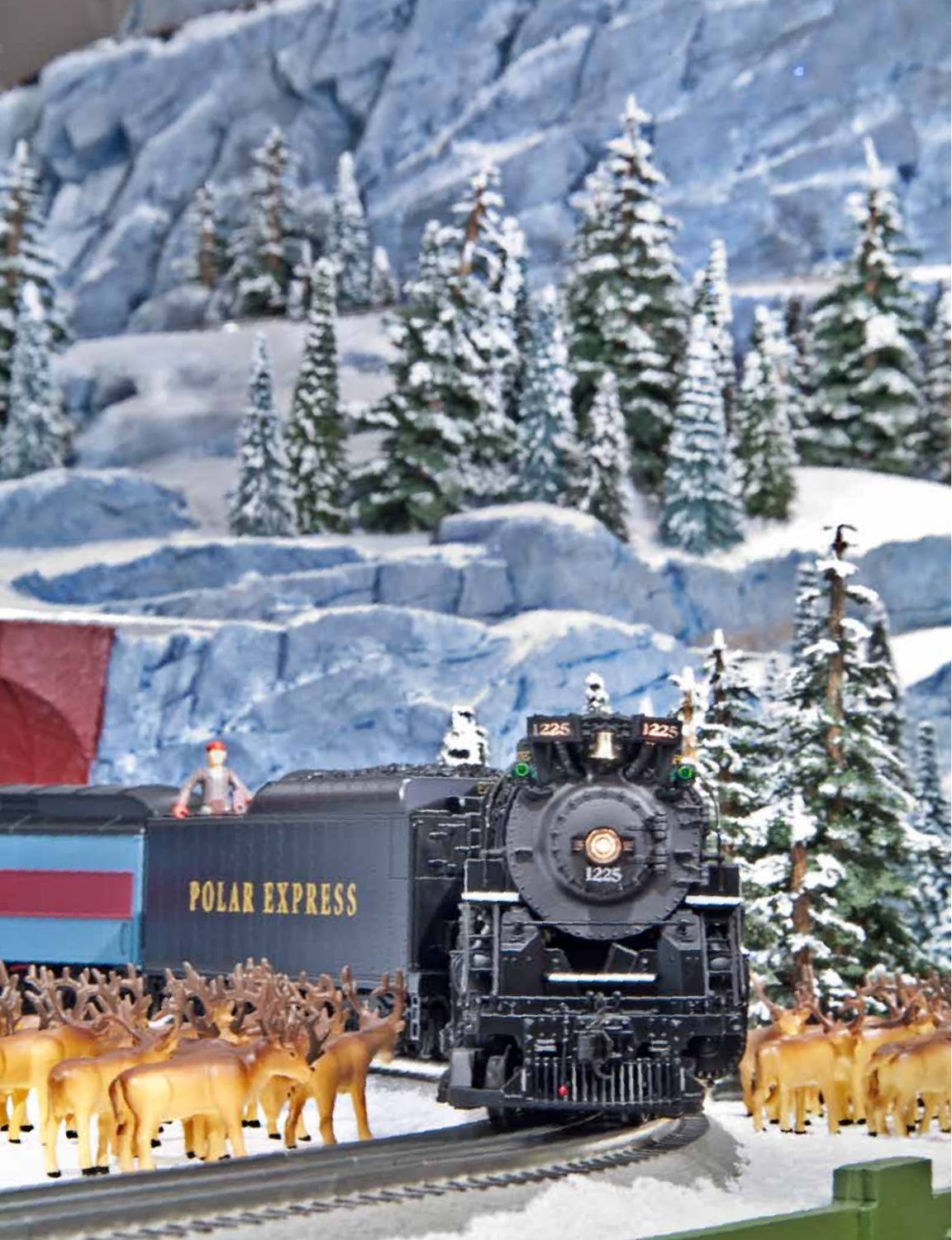



**▲ 3. John Smith sets down his Legacy controller for just a moment to smile for** *Classic Toy Trains* **Editor Carl Swanson as a Lionel Metra train speeds by on the elevated doubletrack main line that, along with the rail yard below, dominates one section of this neat 8 x 35-foot O gauge empire. John's planning and the superb modeling done by Roger Farkash and TrainWorx combined to develop this memorable layout.**

# **Layout at a glance**

**Name:** John Smith's O gauge layout **Dimensions:** 8 x 35 feet **Track and switches:** Lionel FasTrack (O-88 maximum radius) **Motive power and rolling stock:** Lionel **Controls:** Lionel ZW transformers, Legacy command control **Accessories:** Lionel **Structures:** Ameri-Towne, Department 56, Lionel, scratchbuilt **Vehicles:** Ertl, K-Line, New Ray, Road Signature **Figures:** Lionel, scratchbuilt

"The good old days," John laughs. What changed? "Janet and I now have six wonderful grandchildren. We're going to spend time with them and help out our sons and their wives."

Many *Classic Toy Trains* readers know what John is talking about. They'll understand, too, how he's interested in sharing his hobby with those little boys and girls. John's grandchildren have served as the motivation for designing an O gauge empire that combines his love of realistic modeling and contemporary railroading in Chicago with the youngsters' enjoyment of the movie *The Polar Express*.

# **Freedom from modeling limits**

Blending elements of railroading in Chicago with *The Polar Express* would be quite a challenge. First, John had to decide if he even wanted to develop such a combination. As of a few years ago, that is not where his decades in the hobby had taken him.

Now, however, John understands that the glory of operating toy trains is that they remove limits from what you can envision. After more than 50 years of being immersed in toy trains, he was aware of the freedom at his disposal; he just wasn't sure he wanted to use it!

Beginning with the Lionel freight train given to him for Christmas 1957, John had progressed steadily as a model railroader. He liked where he had gone over the half-century that followed. The pursuit of O gauge realism pleased him.

Therefore, the small and somewhat crude O gauge layouts that John had constructed as a youngster had led to more elaborate railroads built for and then with Janet and their sons, Scott, Patrick, and Jonathan. Once that trio had grown up and gone on to other pursuits, John persevered on his own, with a few large and realistic layouts.

At the turn of the 21st century, John was running the latest scale models of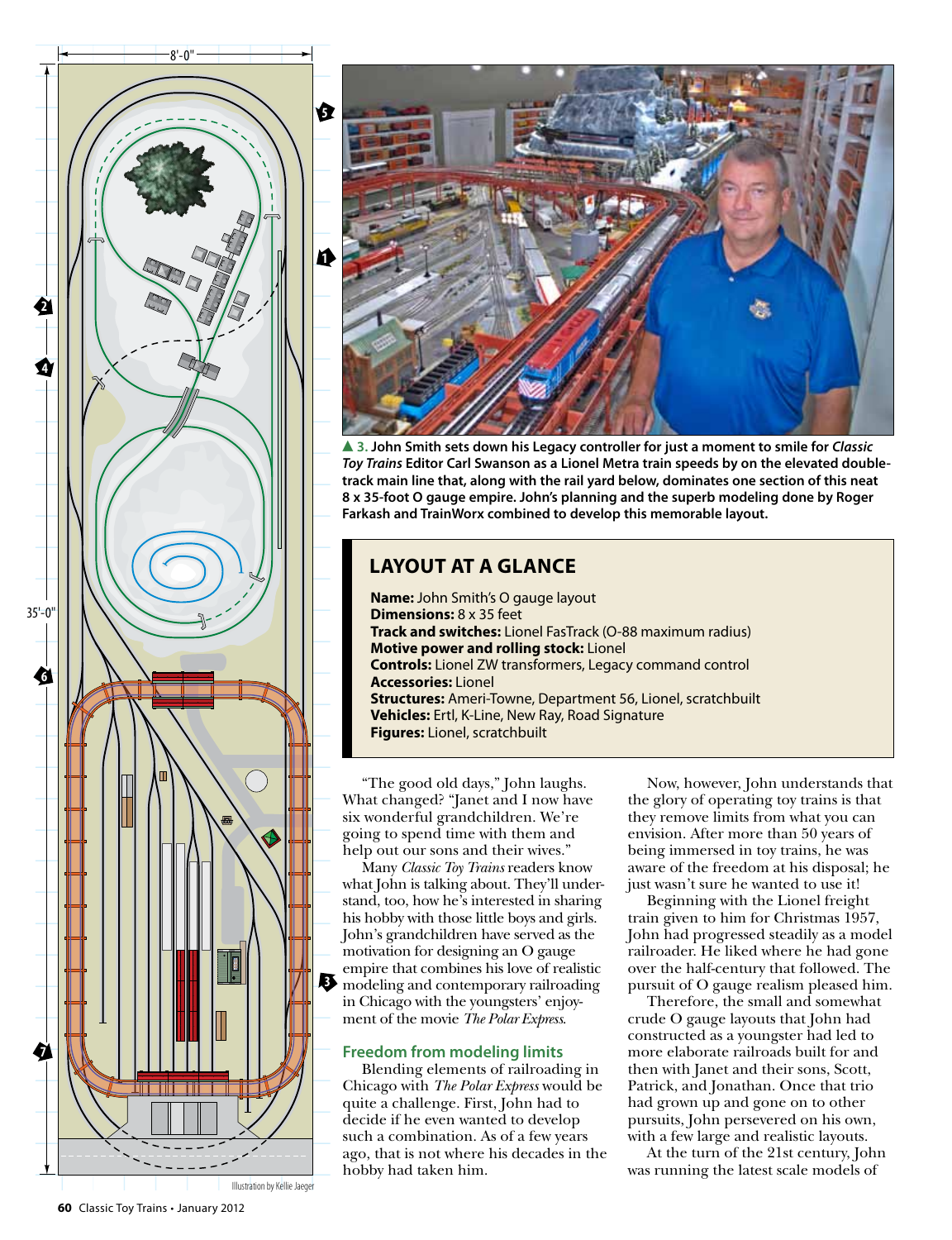

▲ 4. The great thing about John's layout is how skillfully he has blended the toy-rail world of *The Polar Express* with the realism of **contemporary railroading. A Lionel Canadian National SD70M-2 (available only in the no. 31787 diesel coal train outfit from 2009) leads a unit train of modern grain hoppers. The porcelain structures under the viaduct sections belong to the Department 56 line.**

the latest diesels and the biggest steam engines. He had a blast coupling Lionel's locomotives to stack trains, streamlined passenger expresses, and unit trains made up of modern coal and grain hoppers or modern refrigerator cars. Operation meant the most, as long as he could run trains with Lionel's command-control systems.

### **Plans for his best layout**

When John commenced planning what he dreamed would be the finest three-rail layout of his life, he had no reason to doubt that it would also be the most realistic. This beauty was going to capture Chicago!

However, at the behest of Janet, he was dialing back some of his plans. The railroad might have to be smaller, closer to the 8 x 35 feet of the current layout, than the empire he dreamed of.

Otherwise, nothing held him back from the track-filled layout he thought would be ideal for operating long, long trains. Besides extensive main lines, this baby was going to feature all the sidings necessary to accommodate humongous trains pulled by scale-length replicas of SD90ACe and Dash 9 locomotives.

Then, as a sage might have stated, "life got in the way." For the Smith family, the turning point was the arrival of the first grandchild. John, like his wife, felt his priorities changing.

In place of earlier visions and hopes, John substituted others that would make it possible for the layout to benefit his grandkids. As he conceived of that railroad by 2008, approximately half would replicate what he liked best about Chicago, fulfilling his original plans. The rest had to appeal to the little ones, for whom toy trains meant Thomas the Tank Engine and *The Polar Express*.

John considered how to blend the realism he favored with grandchildpleasing whimsy. Was there really a way that Santa Claus and his elves could coexist with the Second City's Union Station and elevated railways in the same train room?

#### **Getting to work with FasTrack**

Armed with some rough ideas, John started building the benchwork to support the elongated layout with mainline loops that he pictured in his head. What he ended up with was more like custom cabinets painted white than the bare lumber that typically represents the supporting framework of a model railroad.

John decided that the layout should stand 36 inches off the floor so his grandchildren would be able to crawl or walk into an open area under one end. Piled on top of the carpet there Janet and he arranged pieces of Lionel FasTrack and rolling stock the kids could use with models of Thomas, Percy, and James.

The top of the plywood benchwork consisted of sheets of 1-inch-thick foam board. John chose this material because it is sturdy and lightweight, not to mention extremely easy to use. He screwed into this foundation the sections of Lionel FasTrack and turnouts that he purchased (the widest radius is O-88).

Selecting that brand of track turned out to be a critical – and very wise – decision for John. When asked his reasons, he answered by emphasizing performance: "FasTrack is a system known for quality and smooth operation."

As important for John's layout is the appearance of FasTrack. The plastic roadbed that surrounds the rails guarantees a look sufficiently realistic to enhance virtually any scene, from a rail yard in Chicago to the North Pole. He made them better by adding ballast from Scenic Express.

## **Two heads are better**

Constructing benchwork and laying track – what could be more familiar to a veteran in the hobby? Fortunately for John, his career in engineering let him master the fine points of command control. There was no question in his mind that he would install Lionel's Legacy system to work with the refurbished ZW transformers he owned. This would be a layout that would run like a watch.

Scenery, to be honest, had always been a different story for John. He was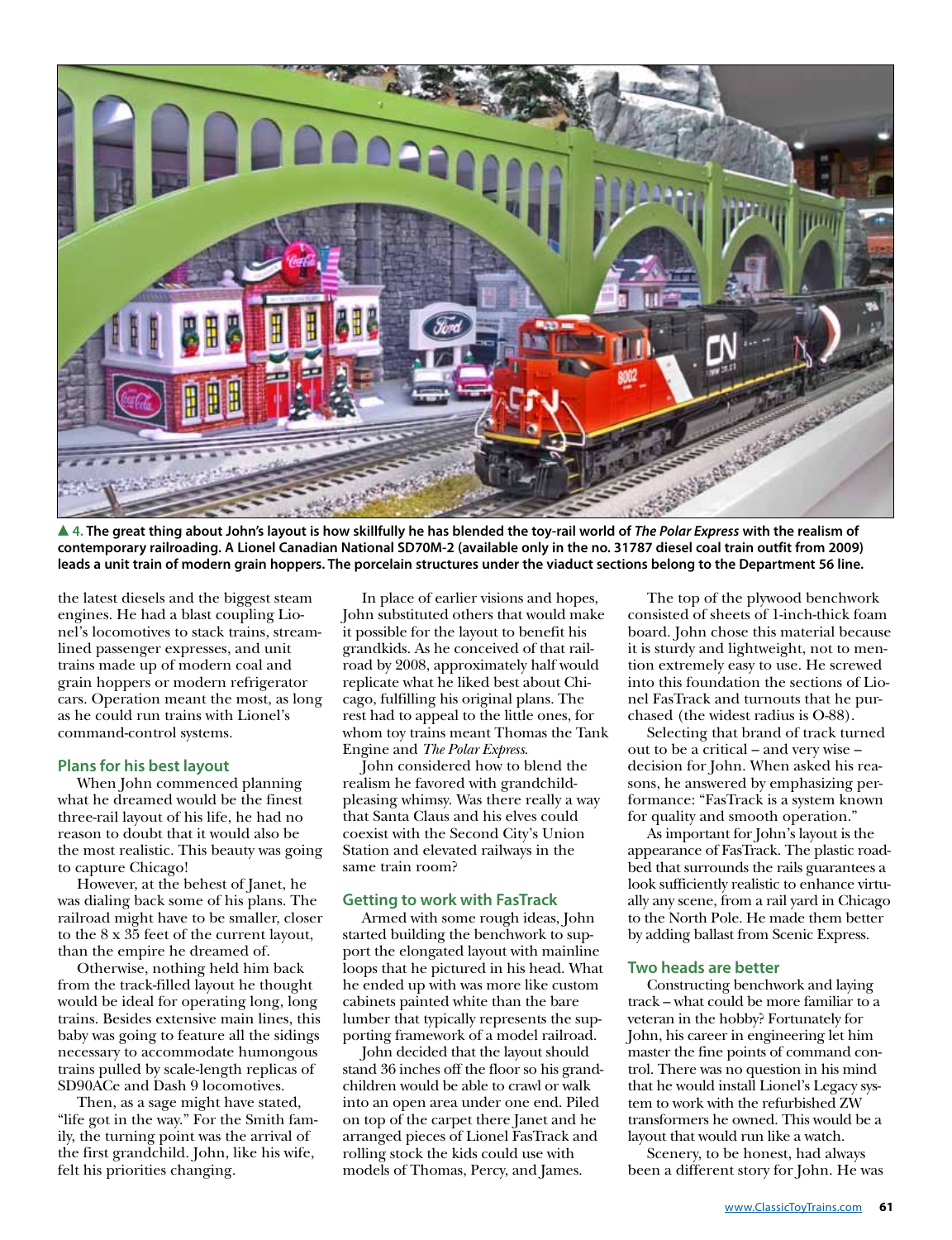

▲ **5. Given the challenge of capturing the feel of** *The Polar Express* **book and movie, with their North Pole setting and towering mountain, there's no question Roger and the rest of the talented crew at TrainWorx surpassed John's expectations.**



▲ **6. One of John's favorites, the magnificent** *Texas Special* **from Lionel, gently wiggles out of the yard in Chicago and begins a long journey to the Lone Star State. A Union Pacific Trackmobile, coupled to a reissued no. 3562 operating barrel car, waits its turn.**

sure he could complete what he had begun, but whether the city, mountain, and more would have the look he desired concerned him, especially when he'd rather spend his leisure hours playing with his grandchildren.

Two years previously, John had met Roger Farkash, who, with his wife, Dorcie, oversees TrainWorx, a division of TW Design in Dallas, Tex. Under Roger's direction, this up-and-coming business has carved out a unique place for itself as a builder of custom layouts, in particular, public and retail displays for Lionel LLC and replicas of the small railroads that Lionel used in the 1950s.

Conversations between John and Roger ensued, and both felt increasingly comfortable with their approaches to toy trains and the landscaping and wiring techniques they preferred. John

laid out his goals for the new layout, and Roger explained how his firm would be able to produce the structures and build the mountain that was intended to serve as the centerpiece for this display.

### **Working upward in Chicago**

From many years of studying vintage Lionel displays and building new ones, Roger has come to recognize the value, for both esthetics and operation, in building upward. The importance of adding upper levels had not escaped John either, having lifelong familiarity with the elevated lines of Chicago.

So the two discussed how a bustling rail yard on the tabletop and a doubletrack elevated line could capture the impressions of Chicago that John desired. Viaducts and towers, station platforms and signals would be essential.

John handled most of the tasks related to the multiple-track yard. He picked out structures and accessories (new ones as well as reissues of postwar favorites) that he believed would enhance the realistic look he wanted. Sprinkling ballast over the FasTrack and adding weeds and debris were great final touches.

Overhead, short trains and subway sets from Lionel traveled over the independent loop. They stopped regularly at the neat platforms arranged atop concrete supports and bordered by footbridges climbed by folks from below.

Following John's instructions, each elevated train should begin and terminate its trips at a magnificent replica of Union Station. That structure was to be the crown jewel of the layout, as the full-size one was for Chicago.

Roger got down to work on this oneof-a-kind model, and the talented employees at TrainWorx soon were finishing a superb model, complete with interior illumination, weathered steps, and huge multi-paned windows.

#### **Up to the ceiling for the North Pole**

Conveying the atmosphere of Chicago in about 100 square feet was a challenge that was both familiar to Roger and something he could do without a great deal of difficulty. Doing the same for the North Pole as presented in *The Polar Express* took him into new territory, although he valued the experience.

There were three primary components to be considered, according to Roger. One would be the immense open area where the magical train arrived. A second would be the evocative structures surrounding that square. Third had to be a towering mountain that suggested ascending into the stars to reach Santa and his workshop.

The crew at TrainWorx knew they had to study the scenes in *The Polar Express* motion picture until each had a clear idea of the buildings shown at the North Pole and ways of modeling them. They conferred on these projects, deciding how to fashion O scale versions out of MDF (medium-density fiberboard) and Plexiglas.

Soon enough, a wonderful village set in the frigid North Pole was coming together in the heat of Dallas. Also necessary to capturing the mood and feel of the children's book were figures, especially Santa Claus and the elves residing with him. Other great additions were the herds of Lionel reindeer grazing nearby.